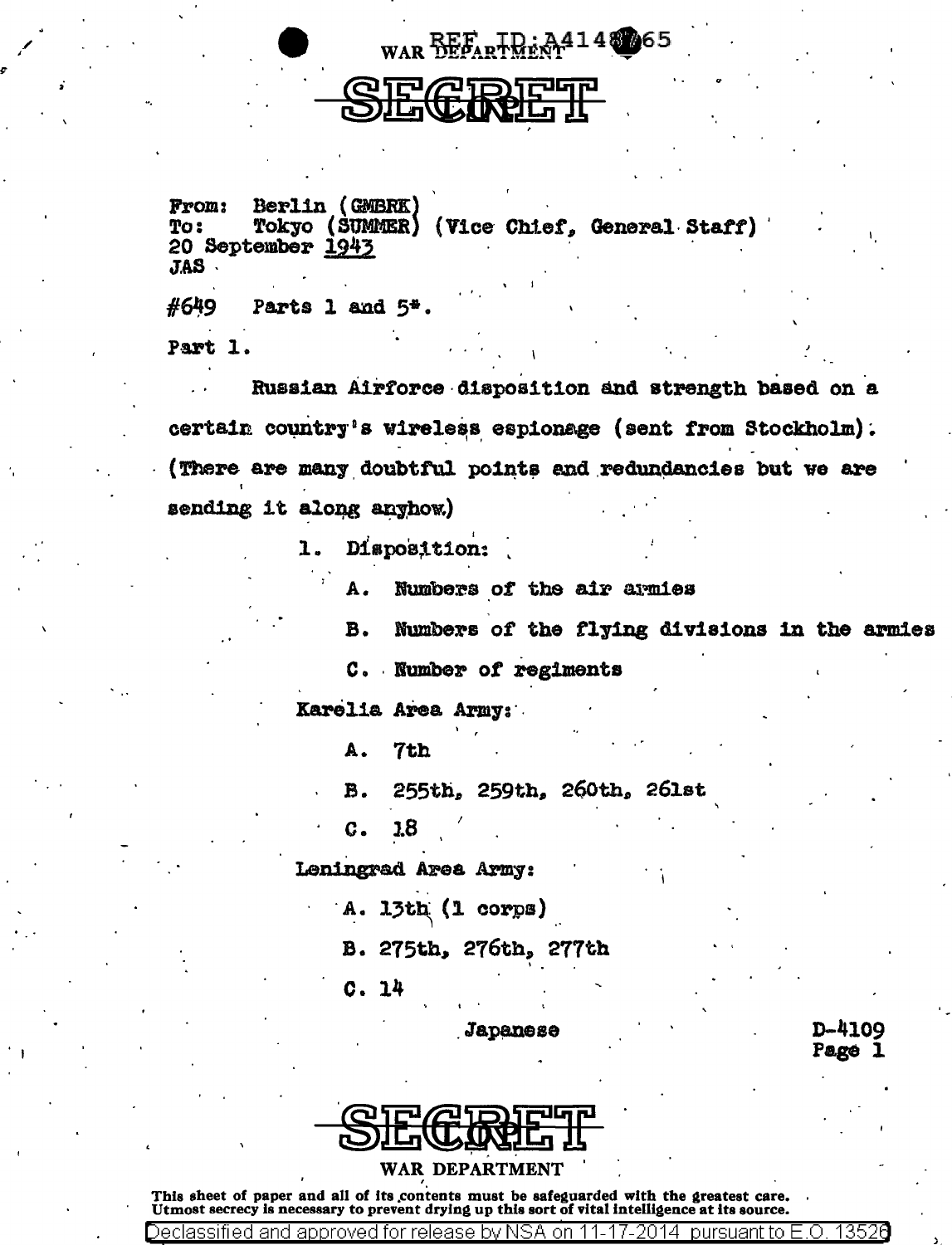WAR REEART REAL 4 K65

Berlin (GMBRK) From: Tokyo (Summer) (Vice Chief, General Staff)  $T_0$ : 20 September 1943 **JAS** 

#649 Part 2

Volkhov area army:

14th  $(1 \text{ army corps})$ . a.  $b. 280.281.$ 13. c.

Northwest area army:

 $6th.$  $a<sub>1</sub>$ b.  $3, 5, 24, 242$ .<br>c. 10.

Kalinin area army:

3rd (3 army corps).<br>4, 7, 106, 211, 264.  $a :$ h. 39.  $\mathbf{c}$ .

Western area army and Moscow area army:

1st (3 army corps).<br>4, 43, 125, 204, 213, 224, 231,  $a.$  $b 232, 233, 203, 309, 321, 314.$ 

Parts 1 and 3 not yet readable; Parts 4 and 5 in process.

| $Inter$ 21 Sep 43        |  | (4)                 | Japanese |  | $D - 4109$ |
|--------------------------|--|---------------------|----------|--|------------|
| Rec'd 22 Sep 43<br>Trans |  | 6 Feb $44$ (1028-1) |          |  |            |

| <b>QIT AIDITUP</b> |
|--------------------|
| <u>OILTRANDI</u>   |
| WAR DEPARTMENT     |

This sheet of paper and all of its contents must be safeguarded with the greatest care. Utmost secrecy is necessary to prevent drying up this sort of vital intelligence at its source.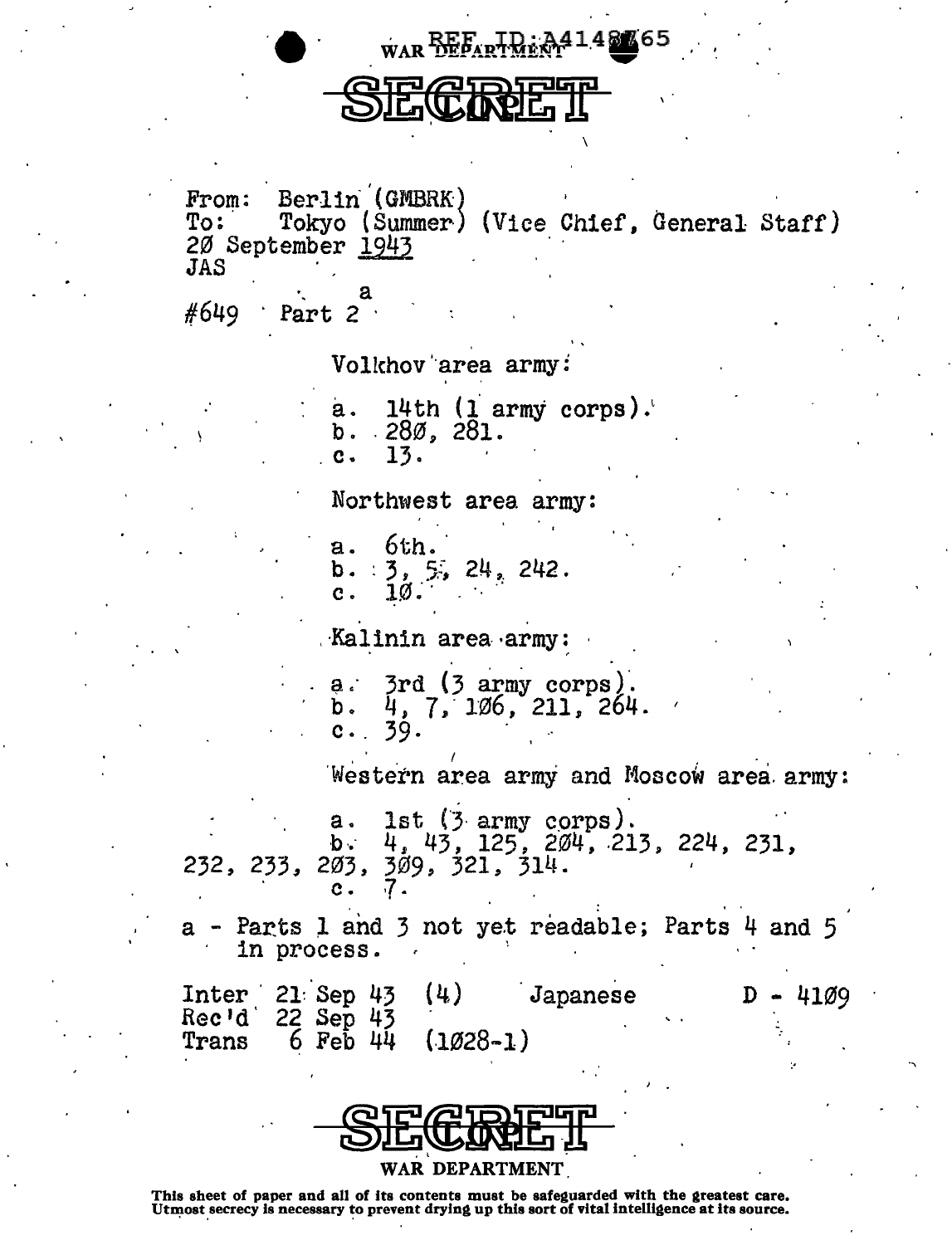

| From: Berlin (GMBRK)<br>To: Tokyo (Summer) (Vice Chief, General Staff)<br>20 September 1943<br><b>JAS</b> |  |  |  |  |  |  |  |
|-----------------------------------------------------------------------------------------------------------|--|--|--|--|--|--|--|
| $#649$ Part $3*$                                                                                          |  |  |  |  |  |  |  |
|                                                                                                           |  |  |  |  |  |  |  |
| Brynsk area army:                                                                                         |  |  |  |  |  |  |  |
| a. Fifteenth - (1 army corps)<br>b. 225; 284; 308. The rest are not clear.<br>c. 25.                      |  |  |  |  |  |  |  |
| Central area army:                                                                                        |  |  |  |  |  |  |  |
| a. Sixteenth - (2 army corps)<br>b. .1; 2; 1Ø1; 271; 279; 282; 283, 286;<br>299; 301.                     |  |  |  |  |  |  |  |
| c. $4\%$ .                                                                                                |  |  |  |  |  |  |  |
| Voronezh area army:                                                                                       |  |  |  |  |  |  |  |
| a. Second - (4 army corps)<br>1; 8; 203; 205; 208; 227; 266.<br>b.                                        |  |  |  |  |  |  |  |
|                                                                                                           |  |  |  |  |  |  |  |
| $-$ Parts 2 and 4 same number; Parts 1 and 5 not<br>readable.                                             |  |  |  |  |  |  |  |
|                                                                                                           |  |  |  |  |  |  |  |
| Inter 21 Sep $43 \cdot (4)$<br>$D - 4109$<br>Japanese<br>Rec'd 22 Sep 43                                  |  |  |  |  |  |  |  |
| Trans $23$ Mar. $44$<br>$(1717-1)$                                                                        |  |  |  |  |  |  |  |



This sheet of paper and all of its contents must be safeguarded with the greatest care.<br>Utmost secrecy is necessary to prevent drying up this sort of vital intelligence at its source.

 $\overline{1}$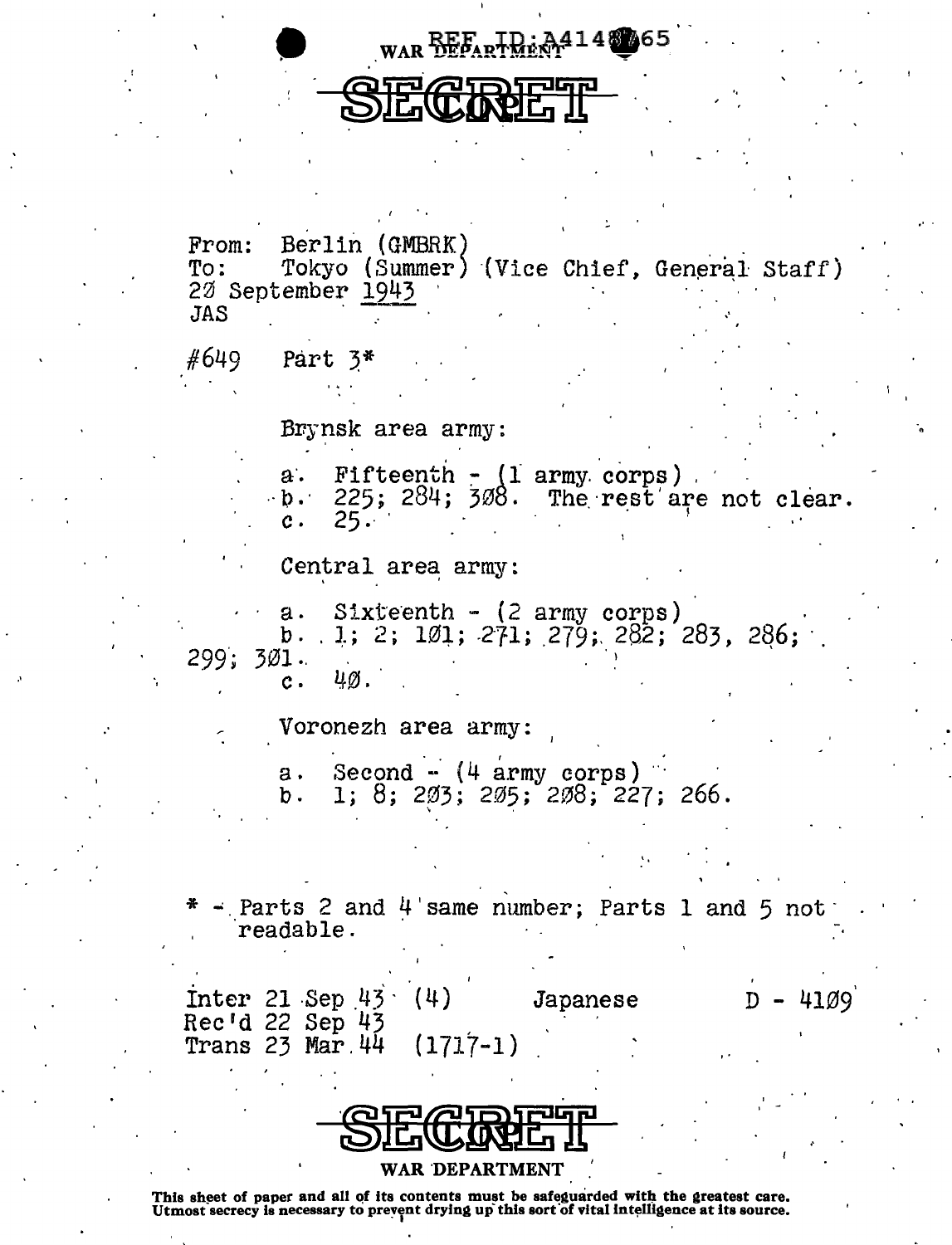

 $_{\text{WAR}}$ REE, HR... 4148.065

• f ••

<u>DIE<sup>I</sup>CIVAE II</u>

 $\mathbf{I}$ 

From: .Berlin (GMBRK)<br>To: Tokyo (Summer) (Vice Chief, General Staff) 20 September 1943<br>JAS  $JAS$  .  $\overline{S}$  . If  $\overline{S}$  .  $\overline{S}$ 

#649 Part 4\*

-·

 $269.297 - 292.293.294 - 302(c)66$ 

Southwestern Army Group<br>(Preparations) number 17(b)3.,

2 Army Groups 2. 207. 221. 244. 252. 288. 290.: 295 ... 305. 3'0(?7~) .(c) 42. ·

Southeastern Army Group (is to stand for  $\text{STEP}^A$  Army) (a) number 5(h3) (b) 223. 265. 278. 285 (c) 14.

Part 2 same number; Parts 1, 3 and  $5$  not readable. ·

 $\mathbb{R}$ 

 $a$  - The word "STEP" is spelled out in text.

Inter 21 Sep  $43 \cdot (4)$  Japanese<br>Rec'd 22 Sep  $43$ Rec'd 22 Sep 43<br>Trans 29 Feb 44  $29$  Feb 44  $(3020-1)$ 

· D -: 4.109

 $\mathbf{v}$ 

WAR DEPARTMENT

This sheet of paper and all of its contents must be safeguarded with 'the greatest care. Utmost secrecy is necessary to prevent drying up this sort of vital intelligence at its source.